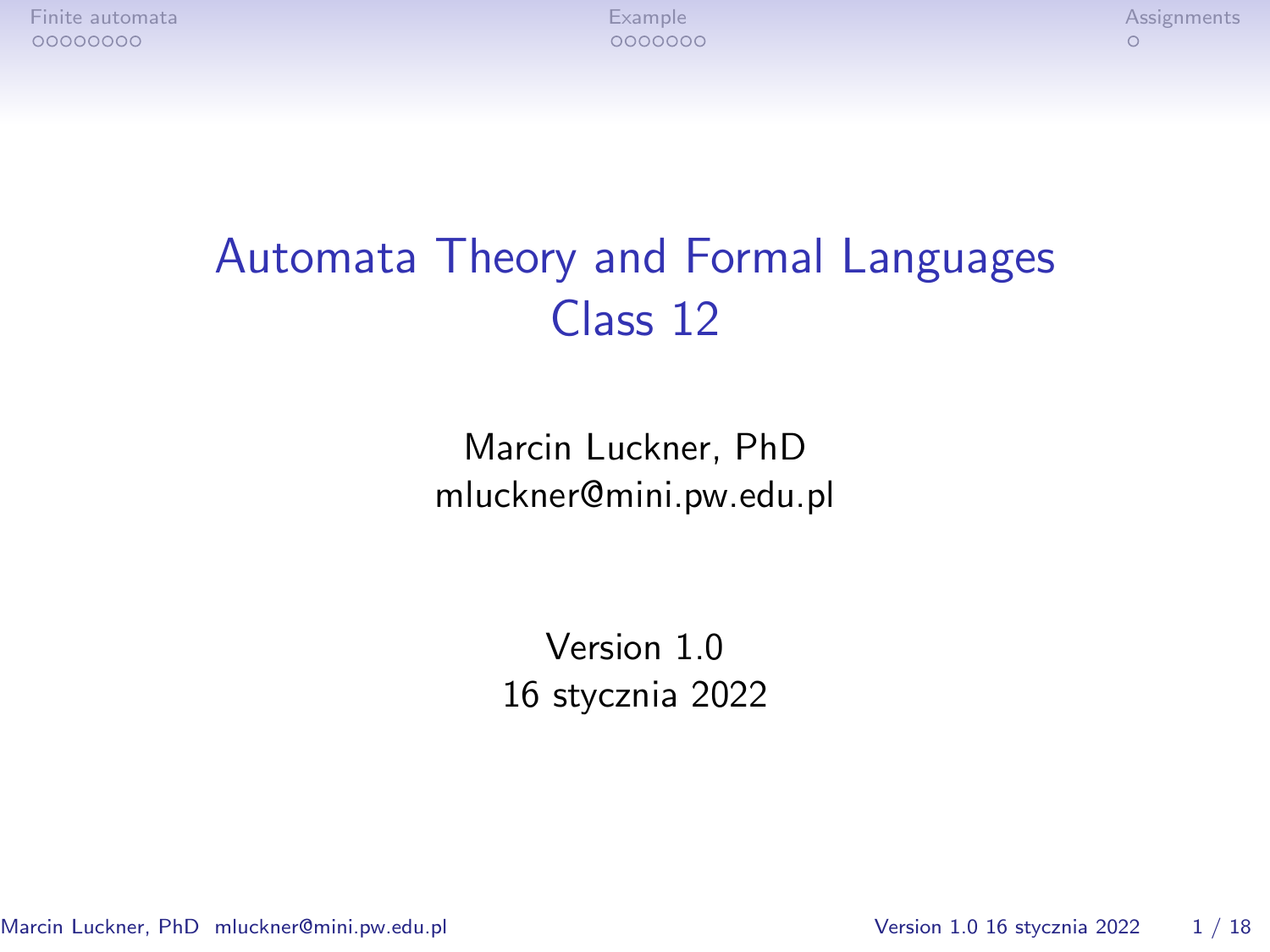# Finite automation models

<span id="page-1-0"></span>• All finite automata models consist of the came components

$$
\mathit{M}=(\mathit{Q},\Sigma,\delta,q_0,\mathit{F})
$$

- The only difference is in a transition function
	- $\bullet$  automaton with  $\epsilon$ -movements:  $\delta:Q\times \Sigma\cup\{\epsilon\}\rightarrow 2^Q$
	- nondeterministic automaton *δ* : Q *×* Σ *→* 2 Q
	- deterministic automaton *δ* : Q *×* Σ *→* Q
- One can easy observe that:
	- 1. Each Nondeterministic Finite Automaton is an automaton with  $\epsilon$ -movements.
	- 2. Each deterministic Finite Automaton is a Nondeterministic automaton.
- It can be proved, by construction, that:
	- 1. Each  $\epsilon$ -movements automaton can be transferred into NFA.
	- 2. Each NFA can be transferred into DFA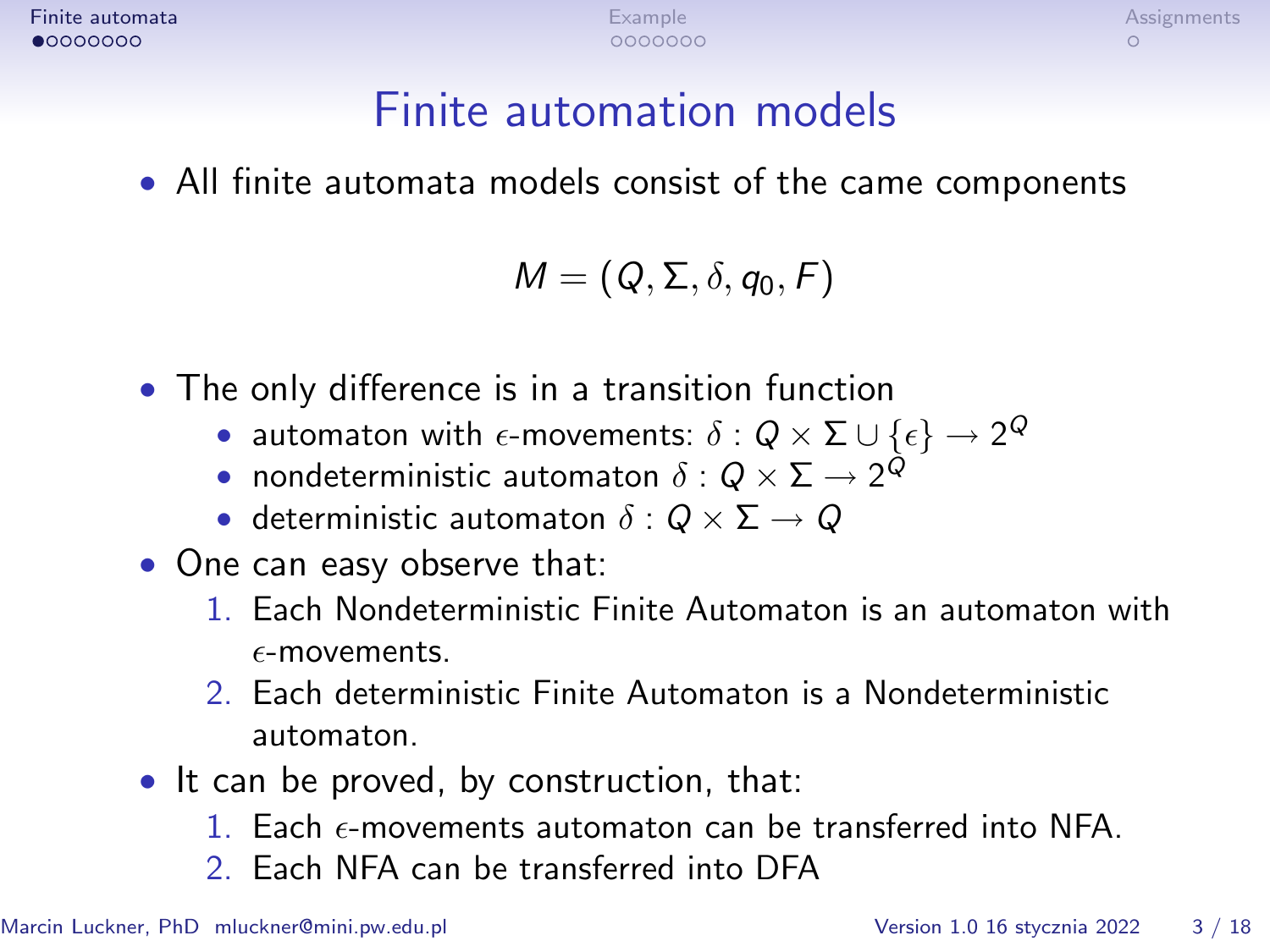**[Finite automata](#page-1-0)** Assignments Assignments and [Example](#page-9-0) [Assignments](#page-16-0) and Assignments Assignments Assignments and Assignments Assignments and Assignments and Assignments and Assignments and Assignments and Assignments and Assi

#### $\epsilon$ –closure

•  $\epsilon$  – Cl(q) for state q is a set od all states that can be reached from q with  $\epsilon$ -movements.

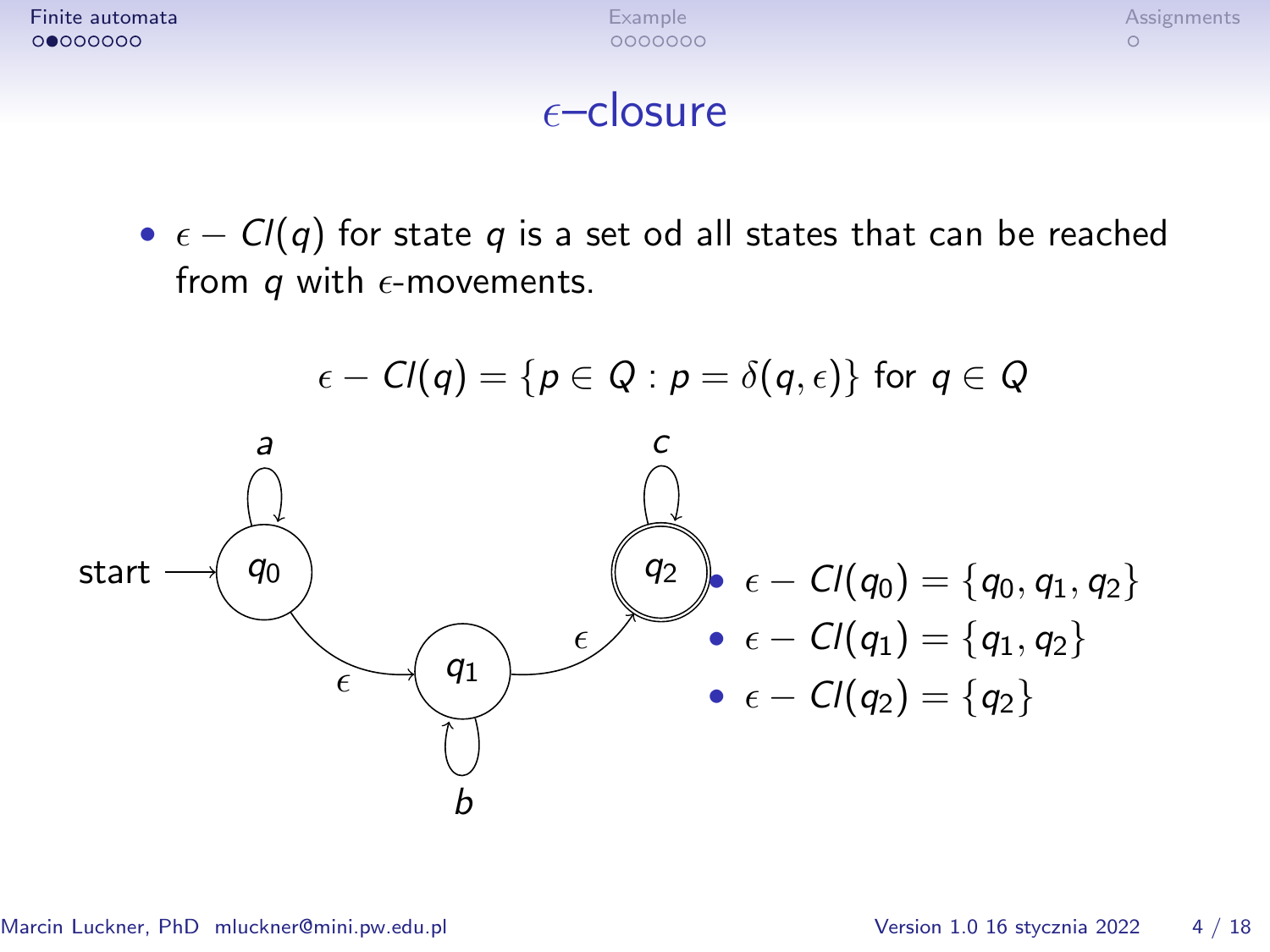**[Finite automata](#page-1-0)** Assignments Assignments and [Example](#page-9-0) [Assignments](#page-16-0) and Assignments Assignments Assignments and Assignments Assignments and Assignments and Assignments and Assignments and Assignments and Assignments and Assi

# $Elimination of  $\epsilon$ -moves$

- To create a structure of nondeterministic equivalent of an automaton with  $\epsilon$ -movements it is necessary to apply the following algorithm for each state  $q_i$  and for each  $a \in \Sigma$ :
	- 1. Find  $\epsilon Cl(q_i)$ .
	- 2. Find all a-movements from  $\epsilon Cl(q_i)$ . Label the set of obtained states as  $Q_a = \{q : \exists (s \in \epsilon - Cl(q_i))\delta(s, a) = q\}.$
	- 3. For each state  $q_a \in Q_a$  calculate  $\epsilon Cl(q_a)$ . Label the union as  $Q_i = \bigcup_{q_a \in Q_a} \epsilon - Cl(q_a).$
	- 4. For each  $q_j ∈ Q_i$  create a transition from  $q_i$  into  $q_j$ , labelled with a.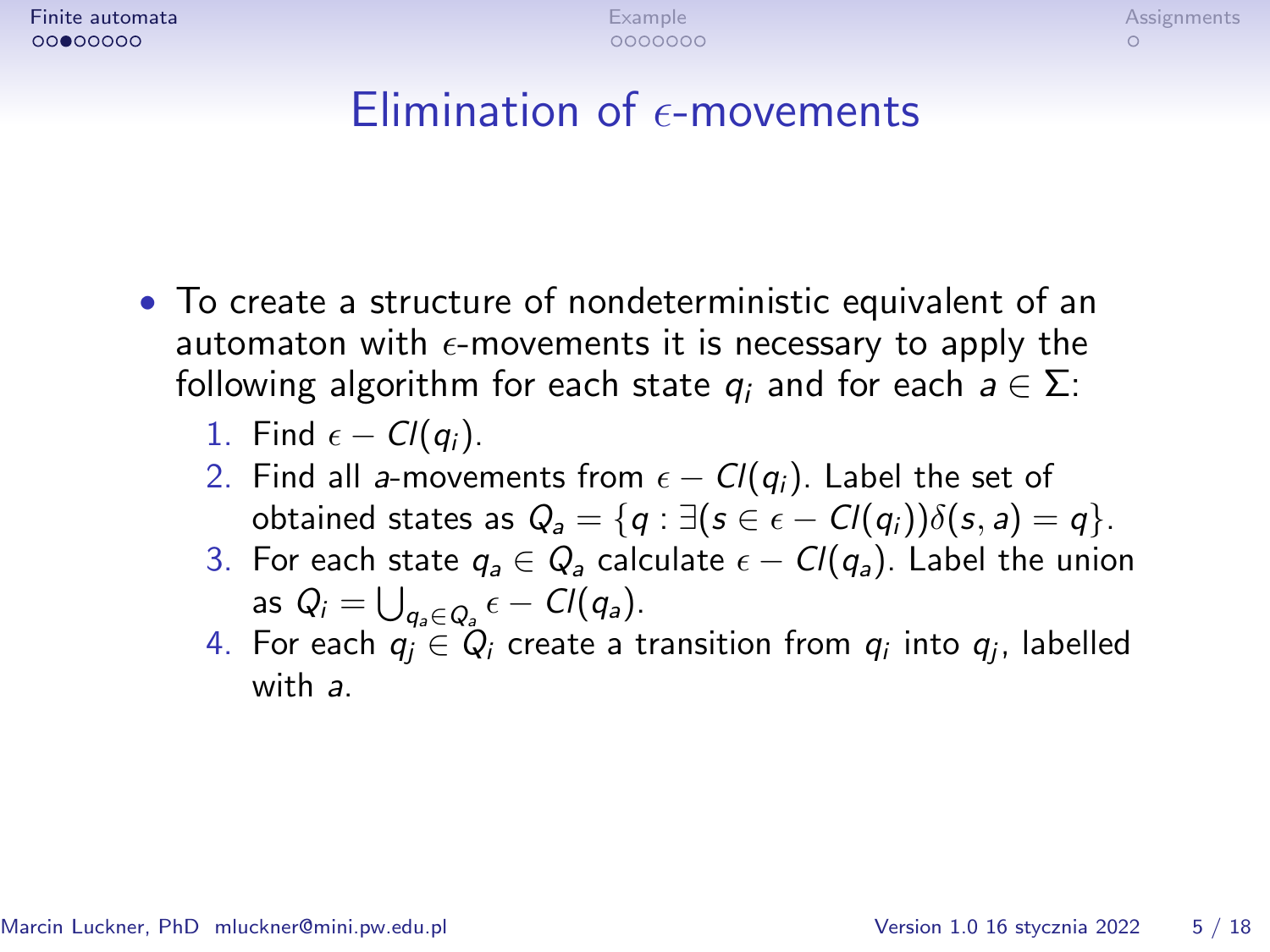

Marcin Luckner, PhD mluckner@mini.pw.edu.pl Version 1.0 16 stycznia 2022 6 / 18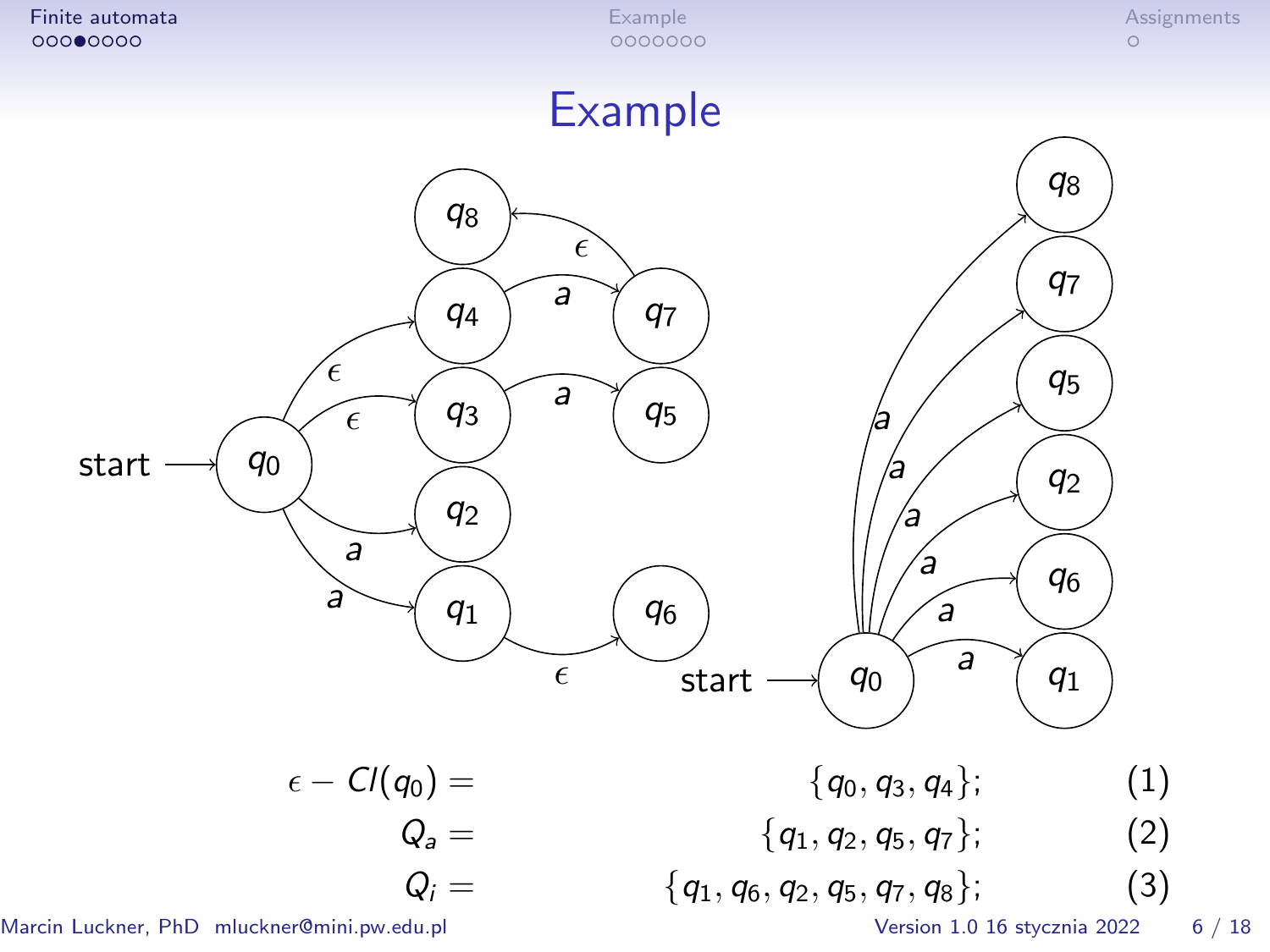**[Finite automata](#page-1-0)** Assignments Assignments and [Example](#page-9-0) [Assignments](#page-16-0) and Assignments Assignments Assignments and Assignments Assignments and Assignments and Assignments and Assignments and Assignments and Assignments and Assi

# Start and final states

- The start state  $q_0$  stay the same in a model with  $\epsilon$ -movements and its nondeterministic equivalent.
- The final states  $F$  stay the same in a model with  $\epsilon$ -movements and its nondeterministic equivalent.
- However, if *−* Cl(q0) *∩* F *6*= *∅* state q<sup>0</sup> will be a final state in the new model.
	- During elimination of  $\epsilon$ -movements, we can eliminate acceptance of the empty word  $\epsilon$ .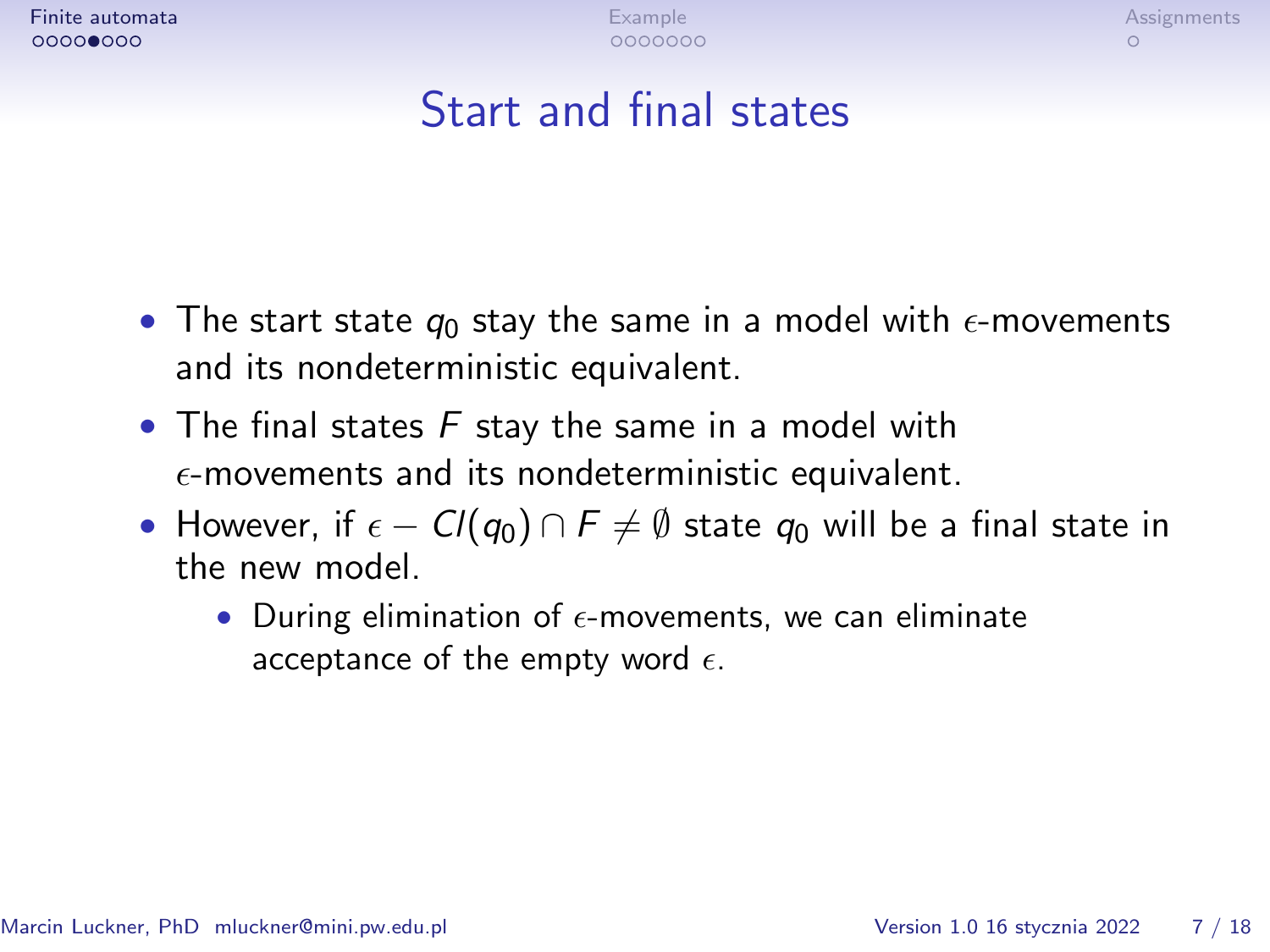### Example

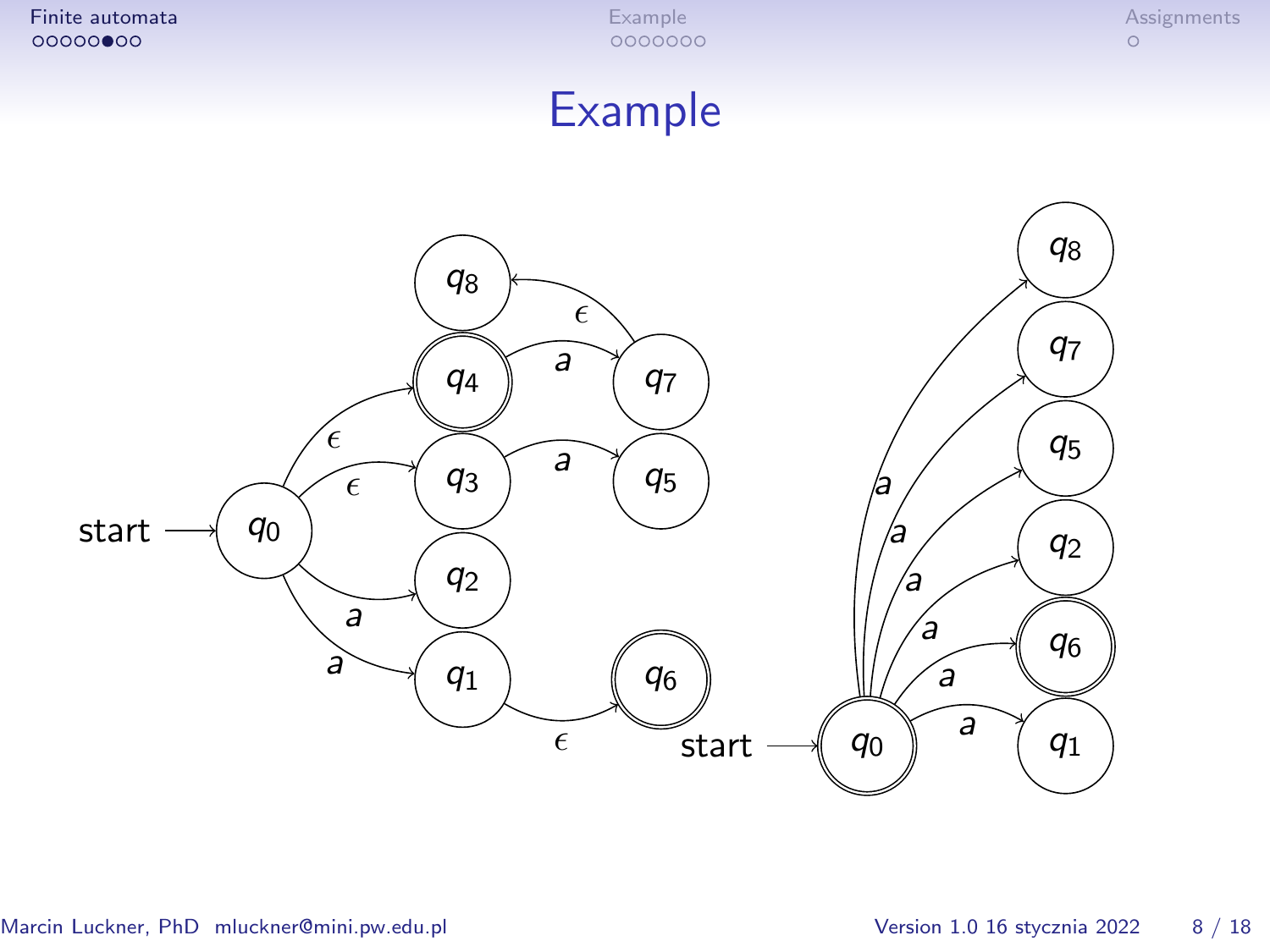# Elimination of nondeterminism

- Nondeterminism can be eliminated by replacing nondeterministic transitions to many states with a deterministic transition to a new meta state.
- The elimination is iterative and starts from the start state  $q_0$ .
	- 1. For  $q_0$  and for each  $a \in \Sigma$  Find all a-movements from  $q_0$ . Label the set of obtained states as  $Q_a$ .
	- 2. Create a new state  $[Q_{a}]$  labelled with names of all states from  $Q_{\rm a}$ .
	- 3. Calculate transitions from new created states for each a *∈* Σ remembering that

$$
\delta([Q],a)=\left[\bigcup_{q\in Q}\delta(q,a)\right]
$$

4. A new state is a final state if there is a final state in its label.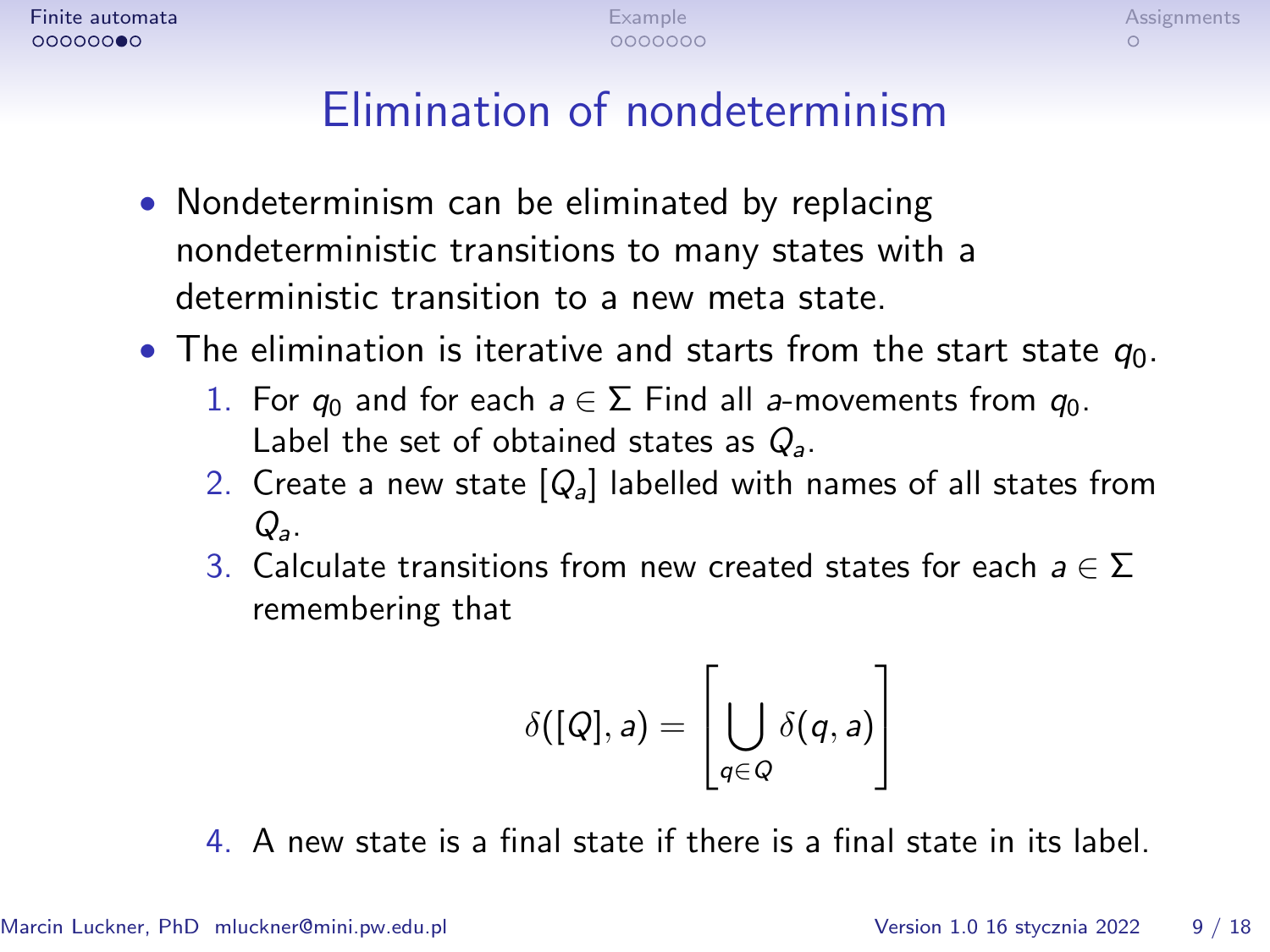## Example



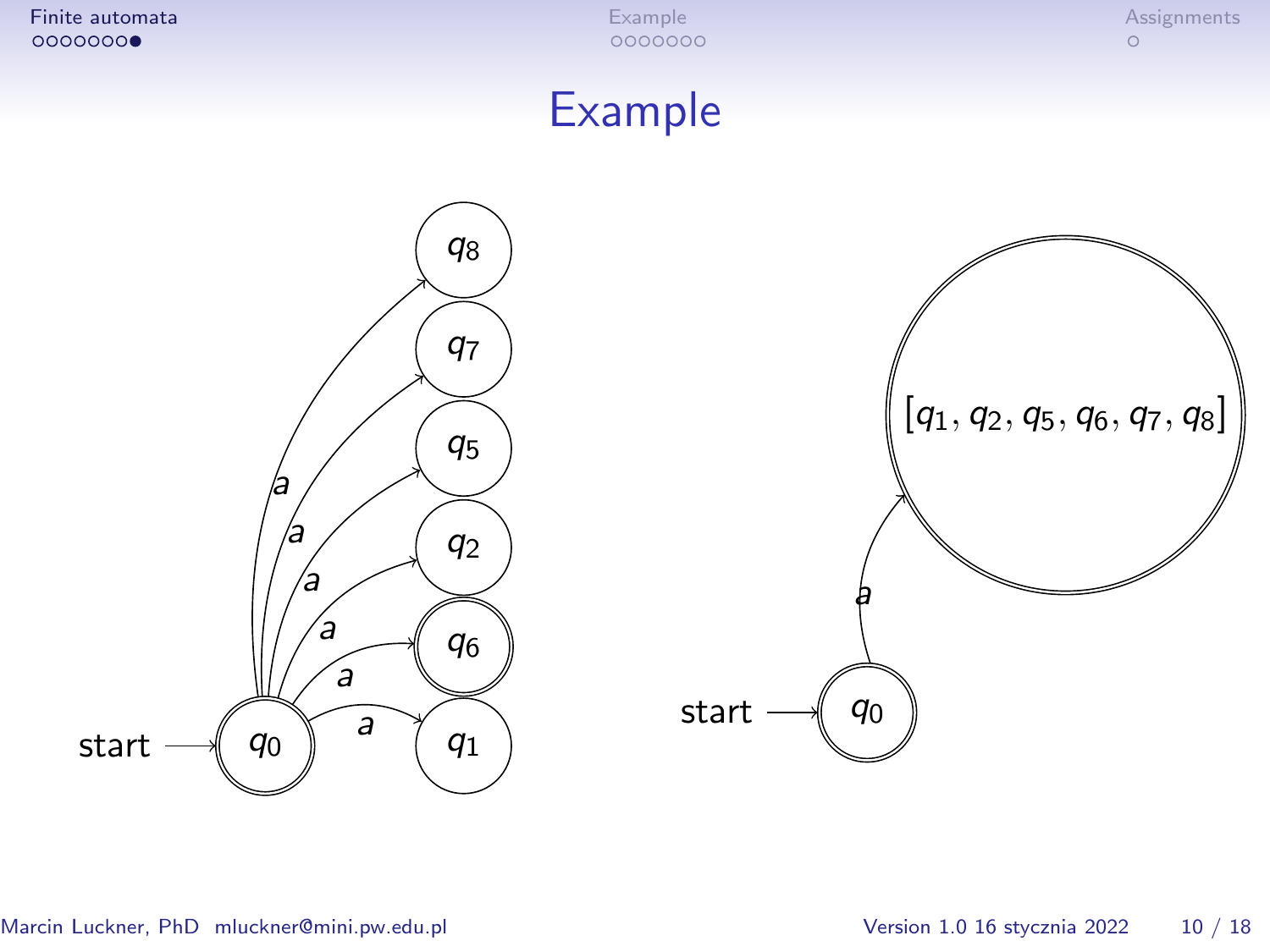

<span id="page-9-0"></span>Design deterministic finite automaton equivalent for the following automaton.

|    | a     | n     | $\epsilon$ |
|----|-------|-------|------------|
| q0 | $q_0$ |       | $q_1$      |
| q1 | $q_2$ | $q_1$ |            |
|    |       |       |            |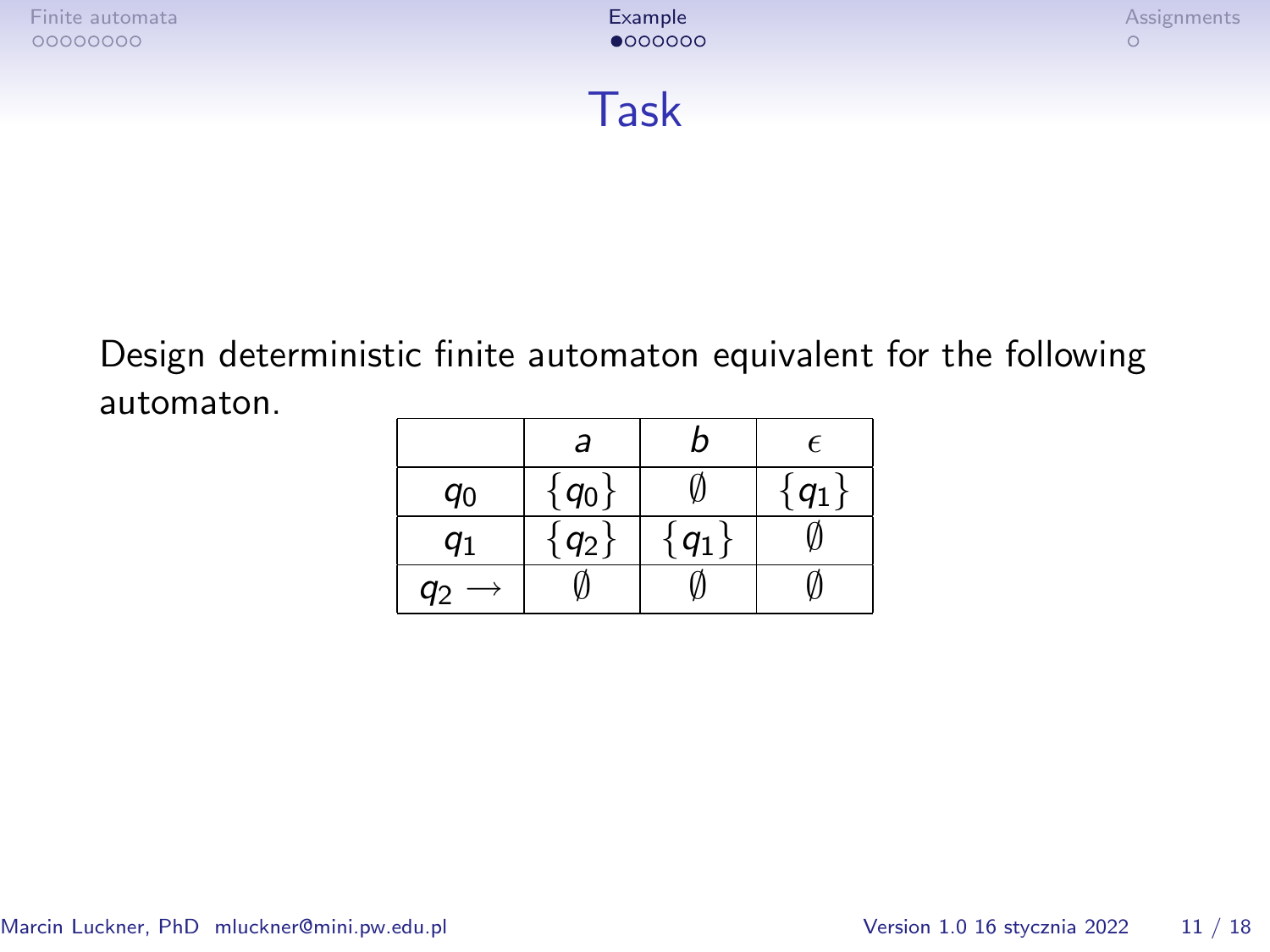#### Finite automaton



Marcin Luckner, PhD mluckner@mini.pw.edu.pl Version 1.0 16 stycznia 2022 12 / 18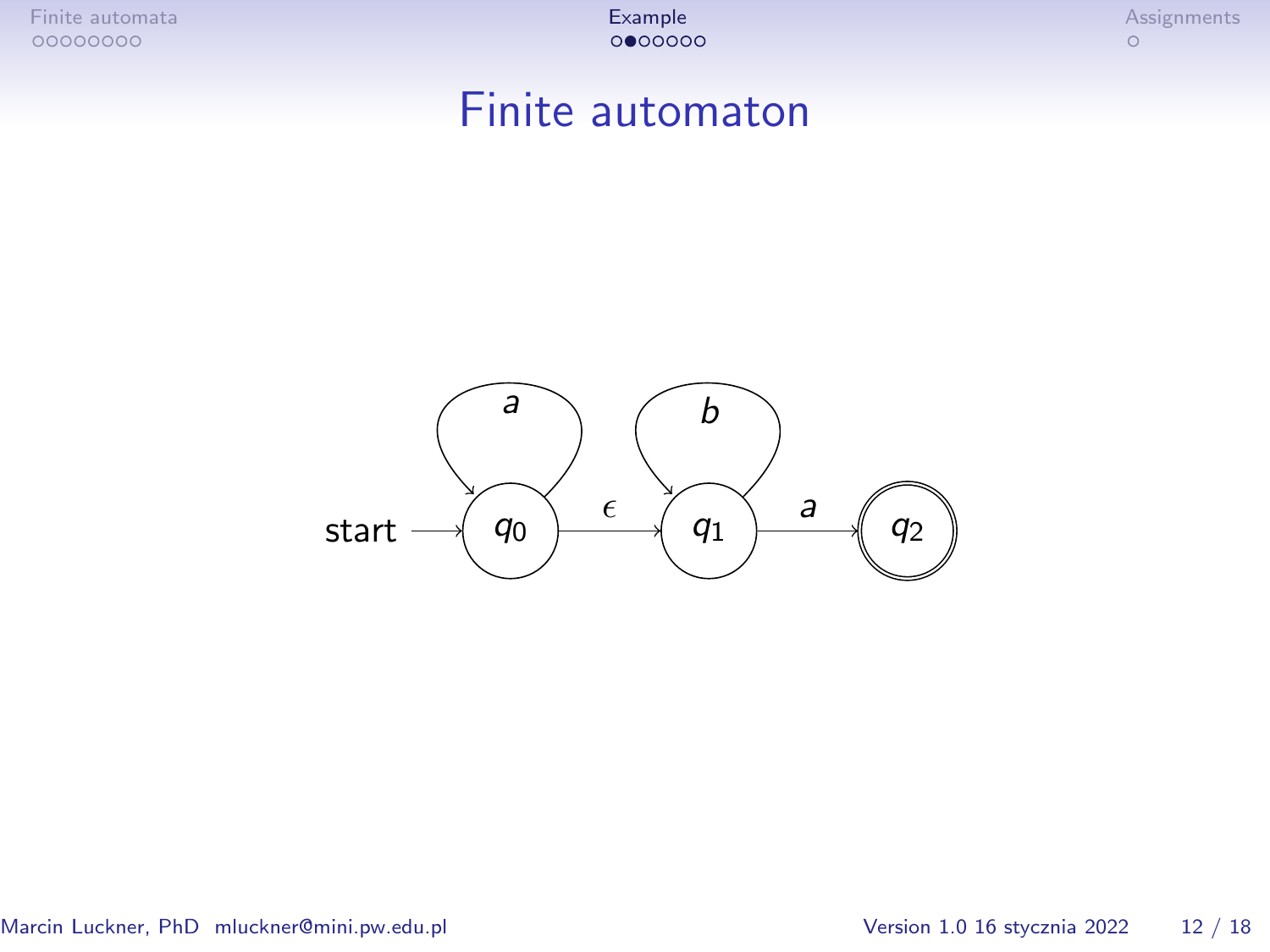## $\epsilon$ -Closure

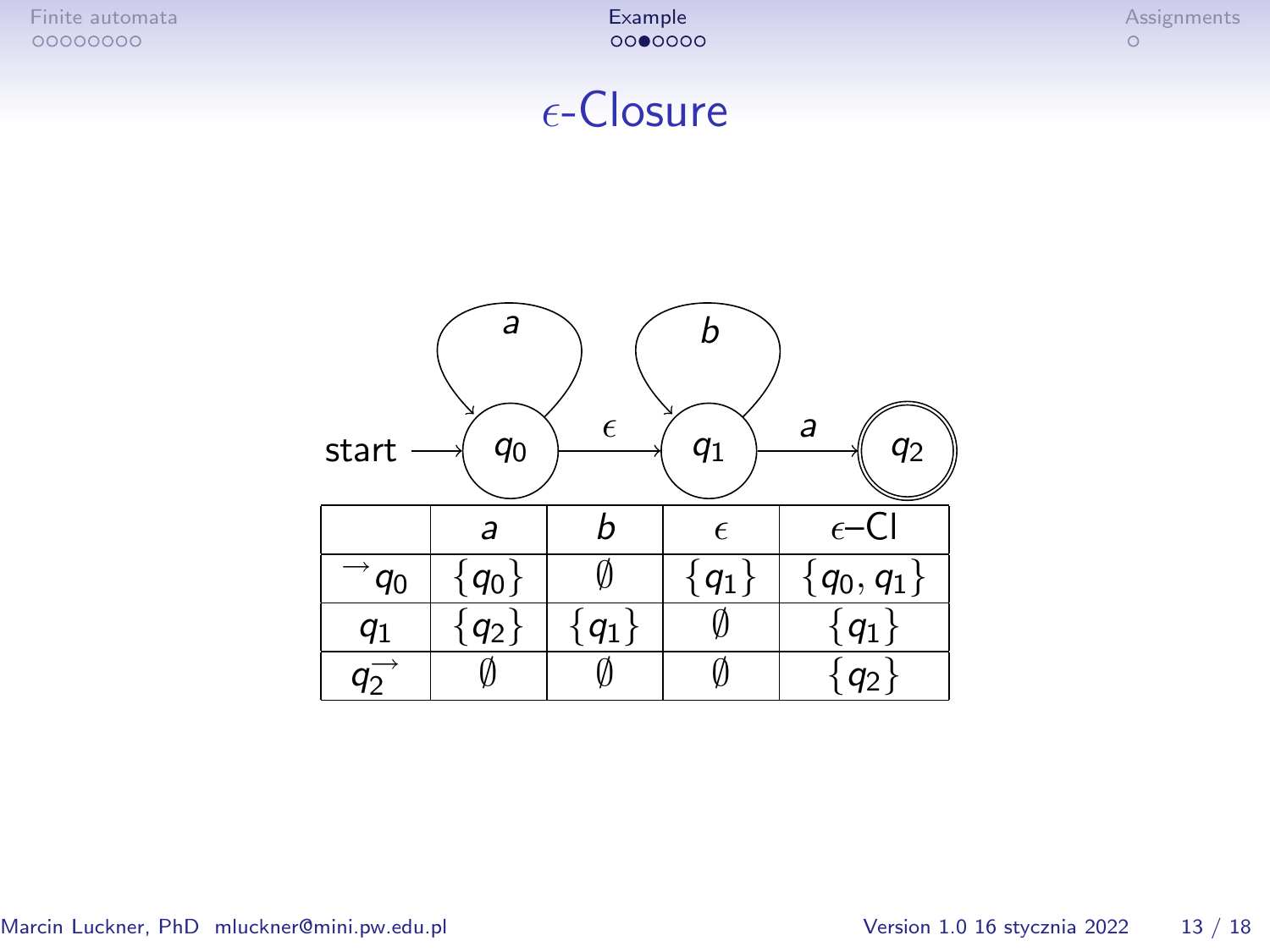# Transition into nondeterministic model

|                           | a       |        |          | $\epsilon$ –Cl |                     |                |
|---------------------------|---------|--------|----------|----------------|---------------------|----------------|
| $q_0$                     | $q_{0}$ |        | $'q_1$ , | $'q_0, q_1$    | $\{q_0, q_1, q_2\}$ | q <sub>1</sub> |
| $q_1$                     | $q_2$   | $'q_1$ |          | $q_1$          | $q_2$               | $q_1$          |
| $q^{\phantom{\dagger}}_2$ |         |        |          | $q_2$          |                     | Ø              |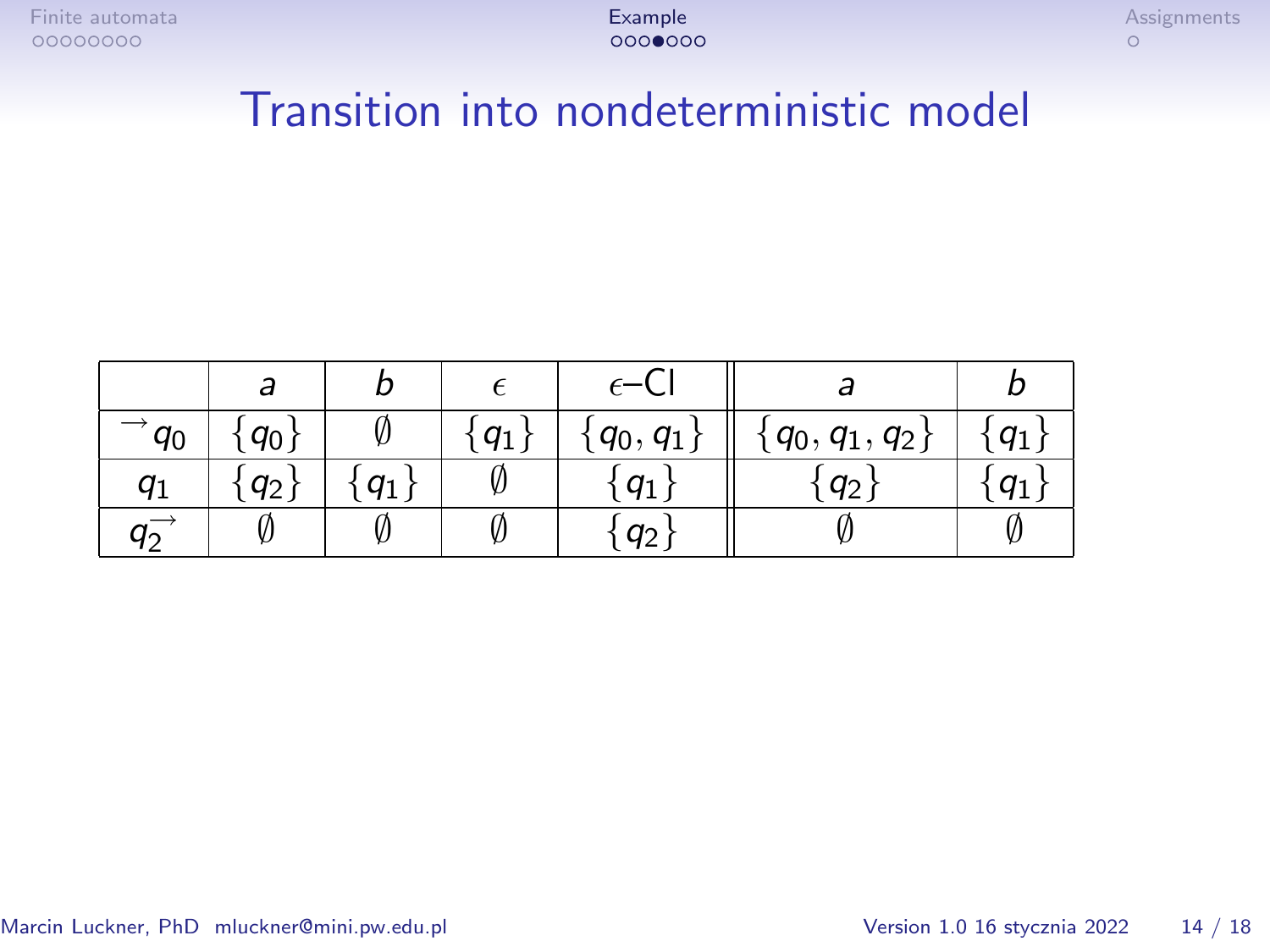### Nondeterministic model

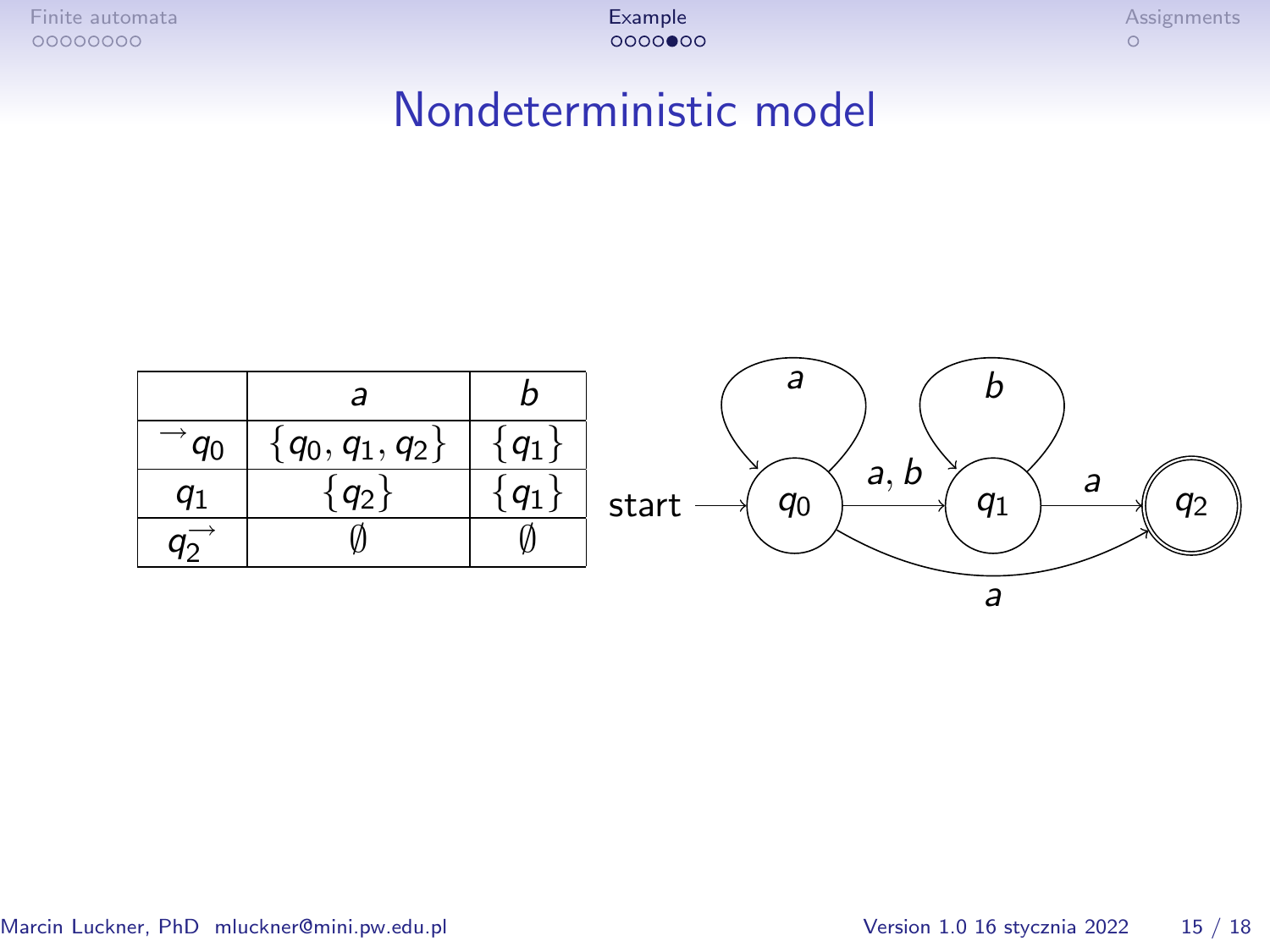# Transition into deterministic model

|                  | а                 | n             |
|------------------|-------------------|---------------|
| $\overline{q_0}$ | $\{q_0,q_1,q_2\}$ | $q_1$         |
| a1               | $q_2$             | $\mathcal{U}$ |
|                  |                   |               |

|                      | а                    | n                    |
|----------------------|----------------------|----------------------|
| $[q_0]$              | $[q_0, q_1 q_2]$     | $\left[ q_1 \right]$ |
| $\left[ q_1 \right]$ | $\left[ q_2 \right]$ | $\left[ q_1 \right]$ |
| $[q_0, q_1, q_2]$    | $[q_0, q_1, q_2]$    | $q_1$                |
| $ q_2 $              |                      |                      |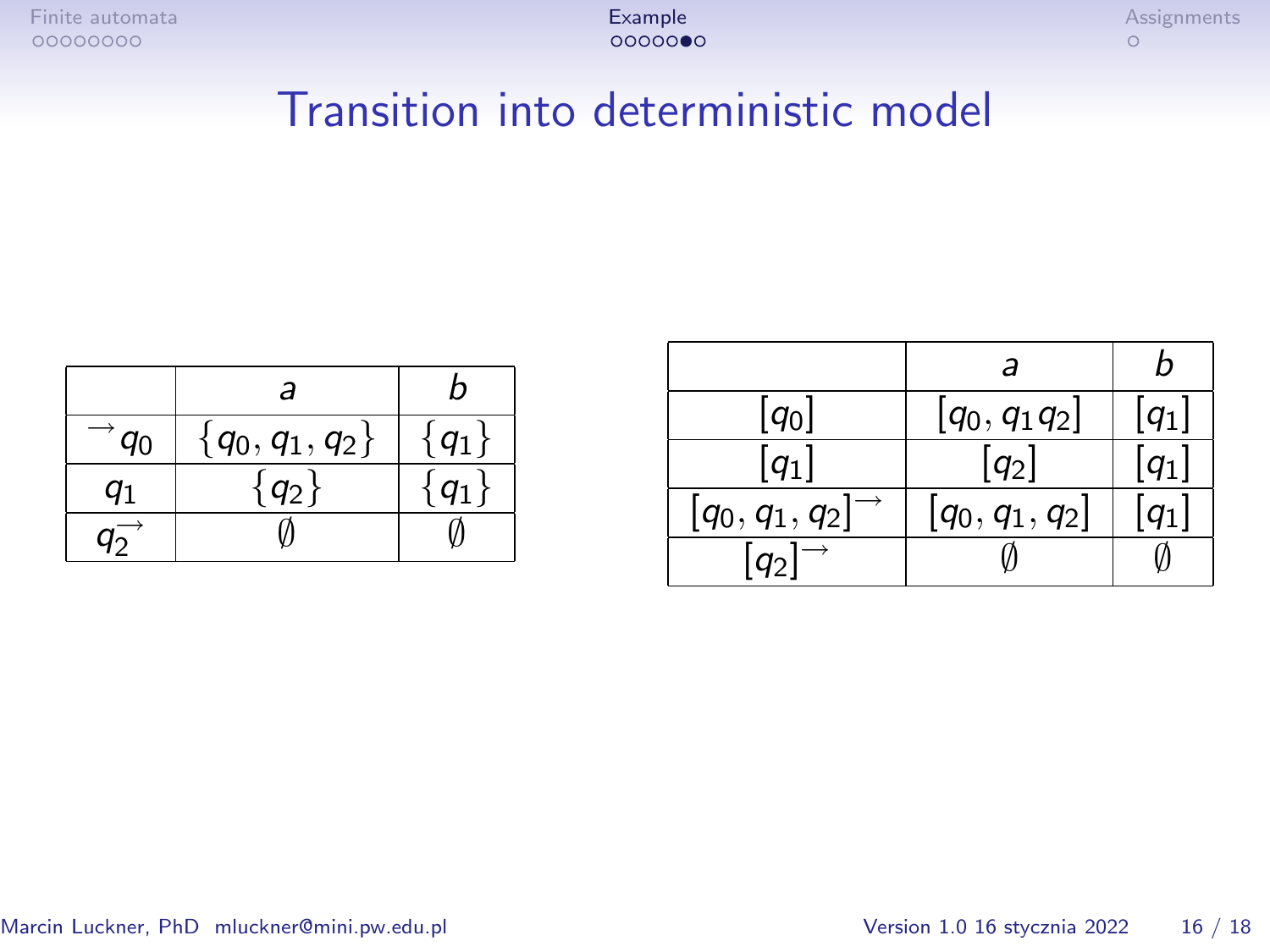## Deterministic model

|                             | а                 |       |
|-----------------------------|-------------------|-------|
| $[q_0]$                     | $[q_0, q_1 q_2]$  | $q_1$ |
| $q_1$                       | $ q_2 $           |       |
| $[q_0,q_1,q_2]^\rightarrow$ | $[q_0, q_1, q_2]$ |       |
| $q_2$                       |                   |       |
|                             |                   | Ø     |